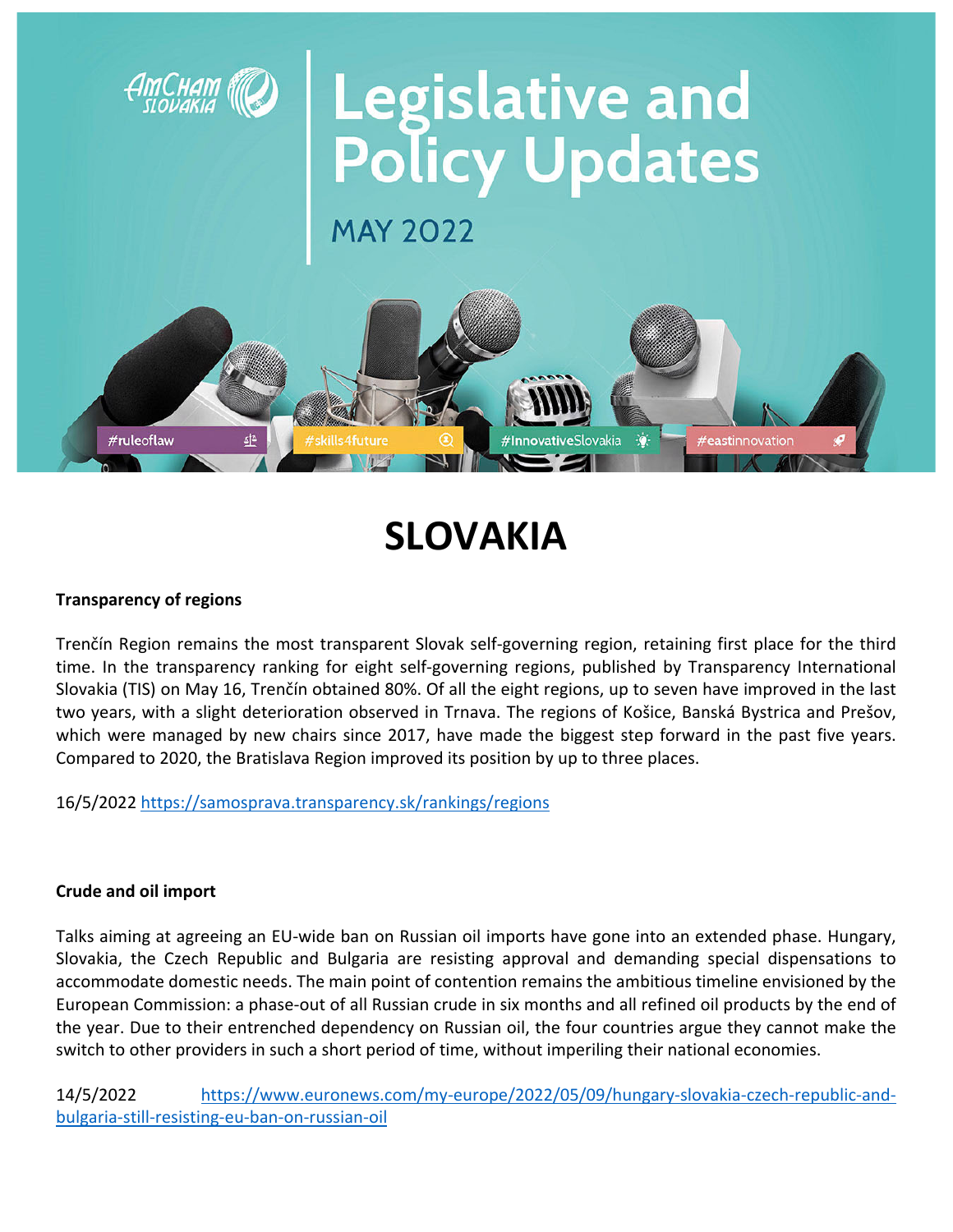## **Inflation and consumer price indices**

Inflation continued to rise in April 2022, due to higher prices of food, fuel and energy and transport services. Year‐on‐year inflation rose to 11.8% in April 2022. There was a month‐on‐month growth by 1.5%, mainly due to high prices of food, fuels, energy and transport services.

13/5/2022

| https://slovak.statistics.sk/wps/portal/ext/products/informationmessages/inf sprava detail/!ut/p/z1/tVFNU8 |
|------------------------------------------------------------------------------------------------------------|
| IwEP01HDO7pWnTHFvUtsgwAlZoLk7SD6lAWiBT5d8bHC_qoOPBvWQzefv2vTwQsAKhZd88SdO0Wm7tPRf-                         |
| 44ylQRQ5IWl0cTEd3y6myehmGGceLD8Dgun8GtP78C6ej6mD1APx8 wDCBCFNp1ZQ96qo1yTSpNG10RuzABt0x                     |
| 52Vk2vK3LsDrl DbA VmZjT8lLt5Q-                                                                             |
| J0wqn9DS94ishiWRNSuUx5RiqjjTd0VTQl6iogWrKfFrXhPqBHYF55QoiU5gXxzOhl_tfNd7toMXKkQ7L94hozhMKJs                |
| gBpPYwzRMsjmfuS6G7gfgB45FpSG3OthFHQ6DZd9UL5Dp8-9sYfFHmwnC-                                                 |
| LdkbPTN834vQptPq031amD1HwF1u2wXuCeyqa-iKYmXb6sz3il!/dz/d5/L2dBISEvZ0FBIS9nQSEh/                            |

## **Short‐time work schemes becoming permanent**

The Short‐Time Work Support Act introducing the permanent government‐subsidized short‐term work scheme came into effect on March 1, 2022. Under the so-called "Kurzarbeit", an employer can apply for compensation for a portion of wage costs in emergency situations caused by external factors which result in the employer being unable to assign an employee work. The scheme proved to be a success and the government turned it into a permanent measure to be used when companies find themselves in trouble because of external events, such as a pandemic, or the war in Ukraine.

12/5/2022 https://spectator.sme.sk/c/22905826/short‐time‐work‐scheme‐becomes‐permanent.html

## **Employment and wages**

Employment and wagesrose year‐on‐year in March 2022, though real wages have already fallen due to inflation in most sectors. Nominal monthly wages in March 2022 increased year-on-year in all the ten monitored sectors. However, in six of them, the growth failed to keep pace with inflation and the real wages dropped. In the majority of sectors the number of the employed people has grown.

## 12/5/2022

https://slovak.statistics.sk/wps/portal/ext/products/informationmessages/inf\_sprava\_detail/!ut/p/z1/tVHBTs JAEP0ajpuZdnfp9tiitkVCBKzQvZgt3UoFtgWaKn\_vQryoAePBucxM8t7kvXkgYQHSqK56UW1VG7Wxeyb7zxMvEW HoBIjhiGIyvJ‐N48GdG6Uc5l8BYjy9xeQxeIimQ‐ Yg4yCv859AglyatmlXkNX5Qa2INqQyJVHrtod2qPdbq6YzmhyaveqOPewOul3bXnCtXJ9xoh2xJIyVnOSclYRSpn3P4 27f46fzzbIqIOMCHUGVS3JKLTpXigiBLilp3kfh00IV\_nc7P\_We7OCFCtDy5RkyiIKYeSNEMYo4JkGcTv0JpRjQT8CVGz NtILM6vIs6HA\_mXaXfIDWn72xg9kebMcLwt2Rs9NXrbicDm09tWv3ewuI\_Amq26VbQI1mXN‐ GYRPMPAnqUGg!!/dz/d5/L2dBISEvZ0FBIS9nQSEh/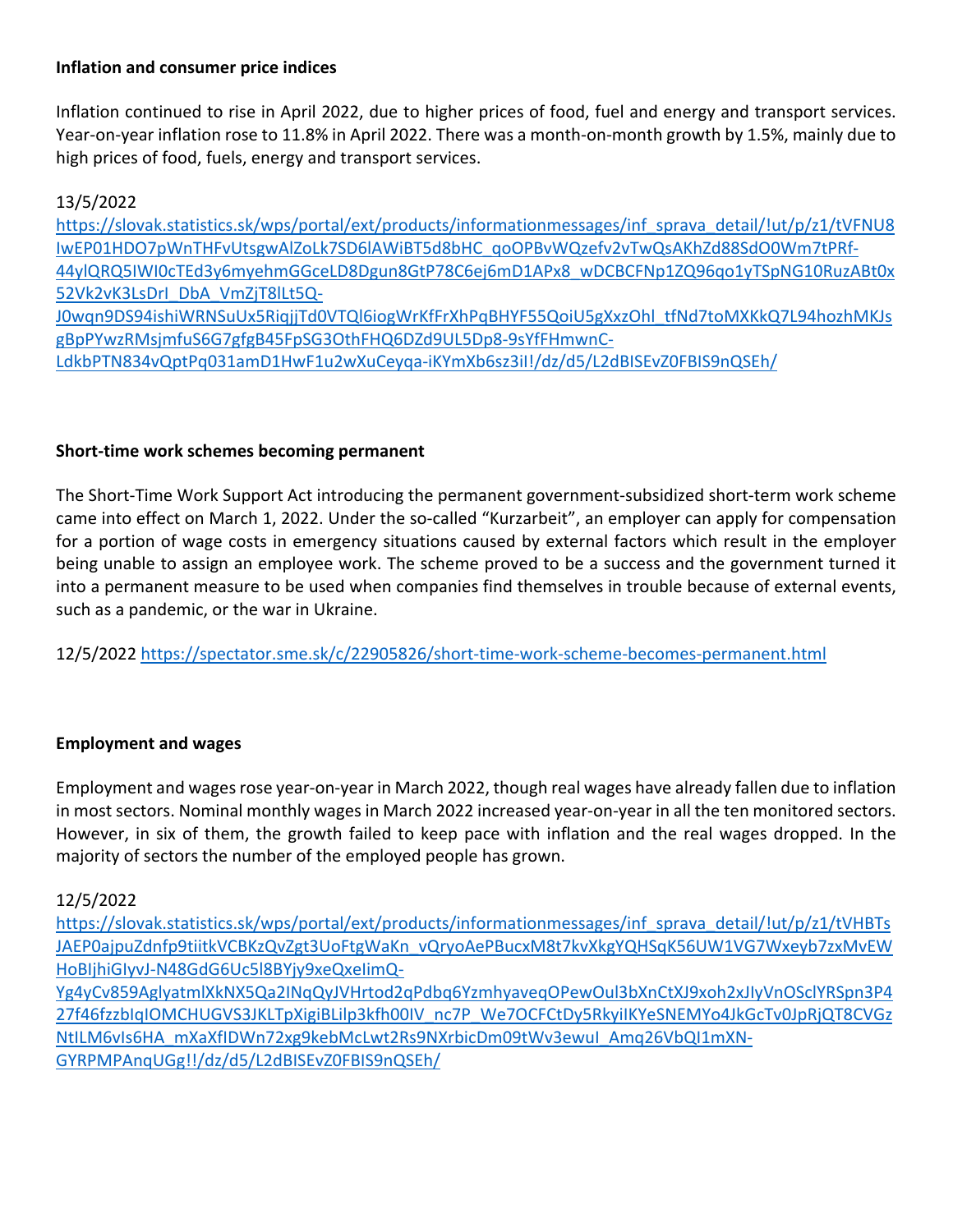## **Inflation relief**

Allowances for foster parents, people in material need, allowances for carers and for personal assistants should be hiked by €100 for May as a one‐off measure as relief from the effects of growing inflation in Slovakia. The cabinet of Eduard Heger approved the respective amendment to the decree on some measures in the labor, social and family affairs area at its May 11 session.

11/5/2022 https://spectator.sme.sk/c/22907848/100‐allowance‐as‐inflation‐relief‐sails‐through‐cabinet.html

#### **Ukrainian job seekers**

Ukrainian job seekers and Slovak employers consider insufficient mastery of Slovak or a foreign language to be the biggest obstacle to finding a job in Slovakia, a survey has found. Trexima Bratislava, which runs the ISTP.sk job search website, conducted the poll on a sample of 750 respondents, of which 450 were Ukrainian jobseekers and 300 were employers.

10/5/2022 https://spectator.sme.sk/c/22906890/most-ukrainian-refugees-in-slovakia-seek-work-despitemany‐barriers.html

## **US First lady visit to Slovakia**

U.S. First Lady Jill Biden´s visit is a sign of appreciation of the assistance Slovakia has provided Ukraine and Ukrainian refugees. She travelled to the eastern part of the country visiting a refugee center in Košice and met on Mother´s Day with Ukrainian mothers and children who fled their country following Russia's invasion. On May 9 Biden also met with other members of the government and President Zuzana Čaputová before returning to the United States.

7/5/2022 https://spectator.sme.sk/c/22904384/us‐first‐lady‐lands‐in‐bratislava‐pays‐tribute‐to‐murdered‐ journalist.html

#### **New construction law**

Slovakia will enjoy completely new construction legislation after almost 50 years as the parliament passed new laws authored by Deputy PM Štefan Holý on 3 May. The law follows the idea that the whole permission process should be digital. Every resident should be able to acquire a permit via a smartphone. The law will simplify matters by significantly reducing the number of steps from 83 to 13. Another basic change will be the merger of land and construction proceedings.

3/5/2022 https://spectator.sme.sk/c/22900774/a-feast-for-developers-new-construction-law-passed-afteralmost‐50‐years.html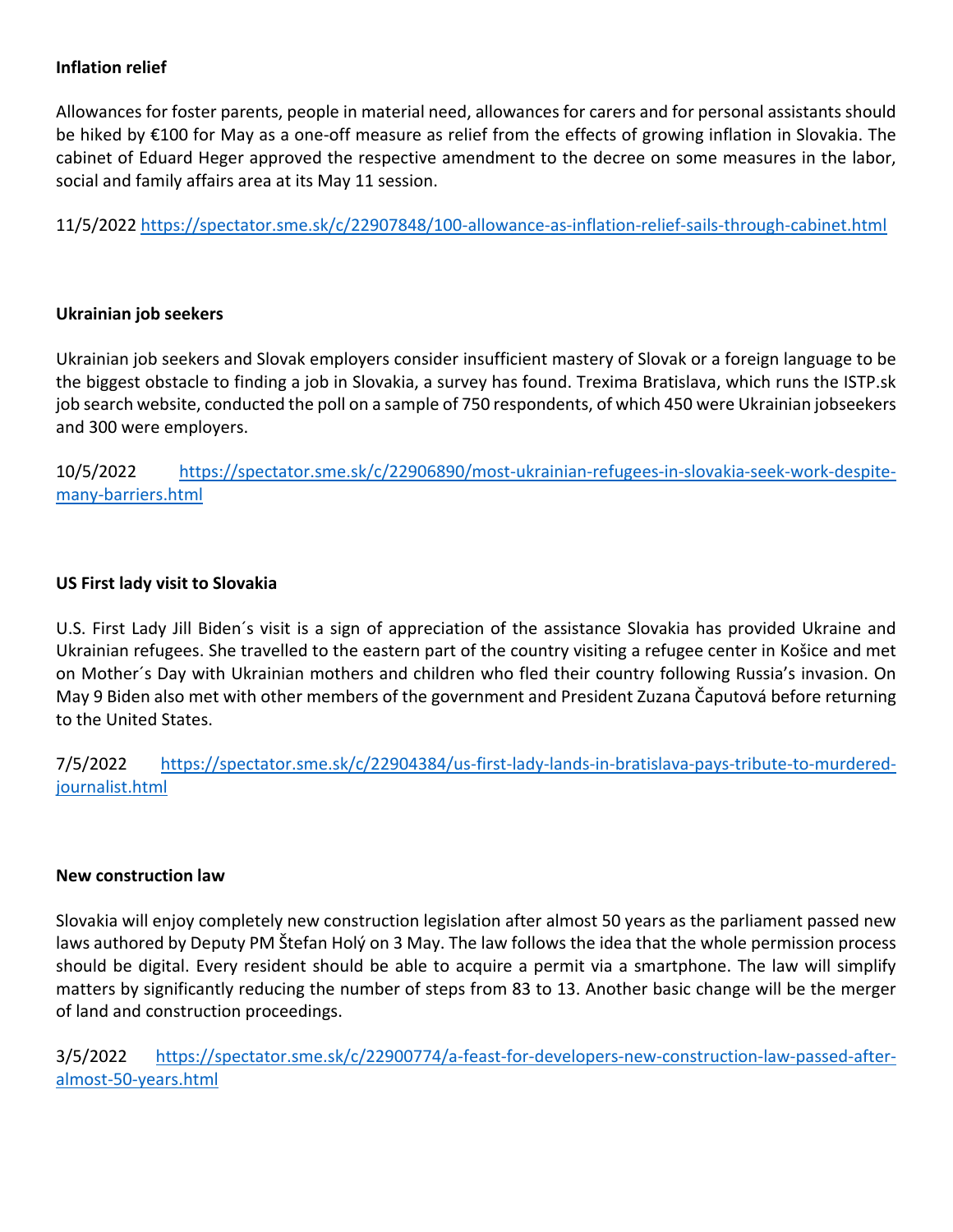# **EUROPE & WORLD**

#### **EU‐US Trade and Technology**

The EU and the US reaffirmed their close cooperation on May 16 to address global trade and technology challenges in line with their shared commitment to democracy, freedom and human rights. Meeting at the second Ministerial Meeting of the Trade and Technology Council (TTC) in Paris, both parties reiterated the central role of the TTC for the renewed transatlantic partnership, which has already served to coordinate joint measures being taken by the EU and the US in face of the Russian aggression against Ukraine.

16/5/2022 https://ec.europa.eu/commission/presscorner/detail/en/IP\_22\_3034

#### **EU Spring 2022 Economic Forecast**

The outlook for the EU economy before the outbreak of the war was for a prolonged and robust expansion. But Russia's invasion of Ukraine has posed new challenges, just as the Union had recovered from the economic impacts of the pandemic. By exerting further upward pressures on commodity prices, causing renewed supply disruptions and increasing uncertainty, the war is exacerbating pre‐existing headwinds to growth, which were previously expected to subside. This has led the EC to revise the EU's growth outlook downwards, and the forecast for inflation upwards. Real GDP growth in both the EU and the euro area is now expected at 2.7% in 2022 and 2.3% in 2023, down from 4.0% and 2.8% (2.7% in the euro area), respectively, in the Winter 2022 interim Forecast.

16/5/2022 https://ec.europa.eu/commission/presscorner/detail/en/IP\_22\_3070

#### **Global minimum corporate tax rate**

MEPs are expected to back new rules for a global minimum corporate tax rate from 2023 during the plenary session on 18‐19 May. On 18 May, EU Parliament will consider a report by the economic and monetary affairs committee on ensuring a minimum corporate tax rate for large multinational corporations. The directive will apply to companies with a turnover of at least €750 million a year. In December 2021, OECD and G20 members reached an agreement for a comprehensive tax reform to tackle tax challenges raised by the digitalization of the economy. Shortly after, the European Commission published its proposal on how to transpose the reform into EU law.

13/5/2022 https://www.europarl.europa.eu/news/en/headlines/economy/20220506STO29019/parliament‐ set-to-back-global-minimum-corporate-tax-rate

#### **Coal regions transition**

The EU coal regions exchange program announced 8 matches between EU regions based on their profile to find the best fits for the most fruitful exchanges on 13 May. Over the next months, delegations from 18 regions in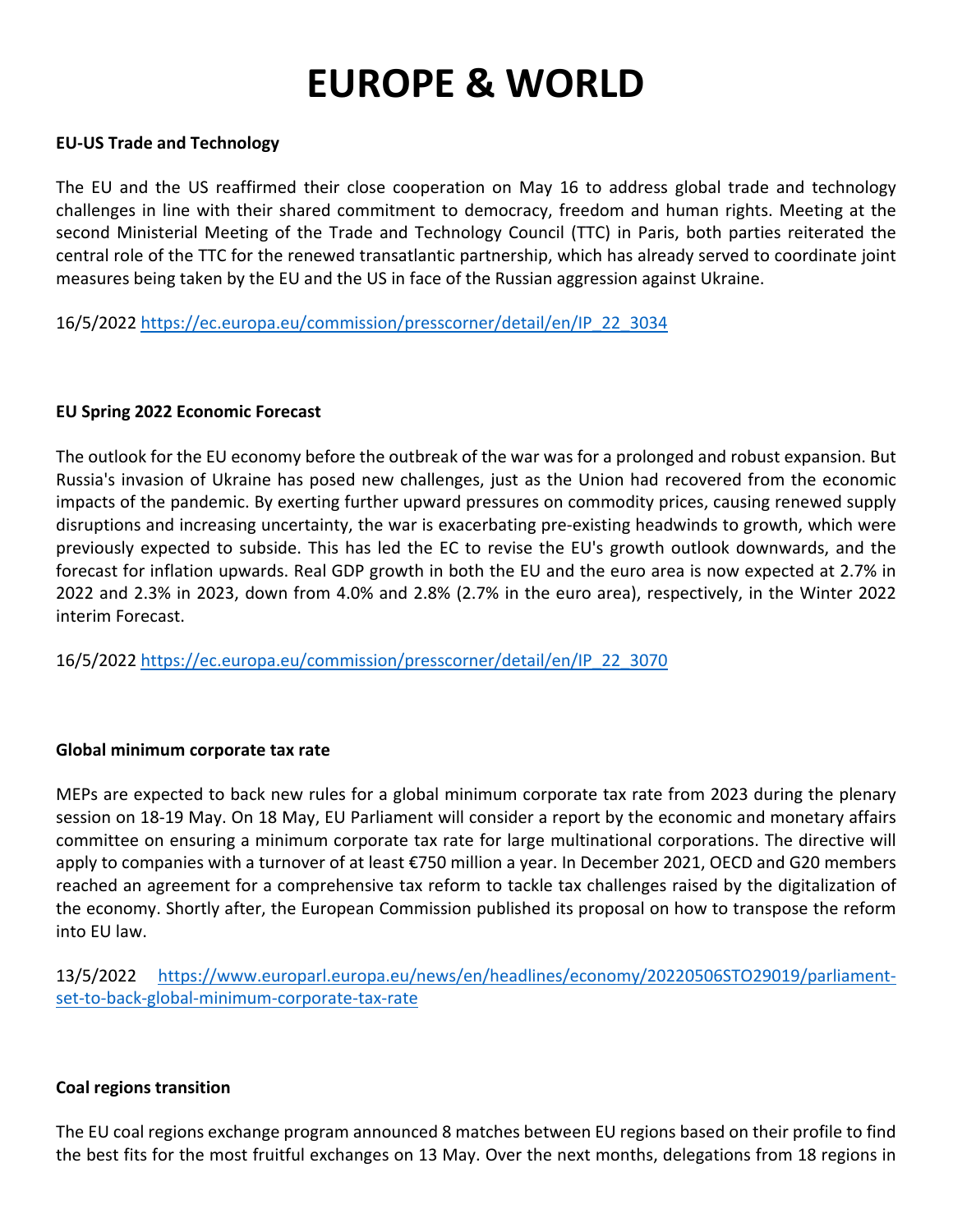12 EU countries will come together and work on issues and questions about a just transition for coal regions. The exchanges aim at fostering peer-to-peer learning between these regions, developing strategies for a just transition and establishing a lasting network. The exchanges will take place also in the Upper Nitra region in Slovakia.

13/5/2022 https://ec.europa.eu/info/news/region-matches-exchangeeu-programme-just-transition-coalregions‐2022‐may‐13\_en

## **EU Cybersecurity**

The European Commission welcomes the political agreement reached on 13 May between the European Parliament and EU Member States on the Directive on measures for a high common level of cybersecurity across the Union (NIS 2 Directive) proposed by the Commission in December 2020. To respond to the increased exposure of Europe to cyber threats, the NIS 2 Directive now covers medium and large entities from more sectors that are critical for the economy and society, including providers of public electronic communications services, health care, digital services, waste water and waste management, manufacturing of critical products, postal and courier services and public administration, both at central and regional level.

13/5/2022 https://ec.europa.eu/commission/presscorner/detail/en/IP\_22\_2985

#### **Protocol to Cybercrime Convention**

The Second Additional Protocol to the Convention on Cybercrime (Budapest Convention), aimed at enhancing co‐operation and disclosure of electronic evidence was opened for signature at a conference organized under the Italian Presidency of the Council of Europe's Committee of Ministers. The Protocol was signed in the presence of several ministers by the following Council of Europe member states: Austria, Belgium, Bulgaria, Estonia, Finland, Iceland, Italy, Lithuania, Luxembourg, Montenegro, Netherlands, North Macedonia, Portugal, Romania, Serbia, Spain and Sweden, and by non‐member states: Chile, Colombia, Japan, Morocco and United States.

12/5/2022 https://www.coe.int/en/web/cm/news/‐/asset\_publisher/hwwluK1RCEJo/content/enhanced‐co‐ operation‐and‐disclosure‐of‐electronic‐evidence‐22‐countries‐sign‐new‐protocol‐to‐cybercrime‐ convention/16695?inheritRedirect=false&redirect=https%3A%2F%2Fwww.coe.int%2Fen%2Fweb%2Fcm%2Fn ews%3Fp\_p\_id%3D101\_INSTANCE\_hwwluK1RCEJo%26p\_p\_lifecycle%3D0%26p\_p\_state%3Dnormal%26p\_p mode%3Dview%26p\_p\_col\_id%3Dcolumn-4%26p\_p\_col\_pos%3D1%26p\_p\_col\_count%3D2

#### **OECD unemployment rate**

The unemployment rate in the OECD area fell further to 5.1% in March 2022, from 5.2% in February. This represents a continuation of a positive trend for the OECD and the 11th consecutive month of falling or stable unemployment, keeping it below the pre‐pandemic rate of 5.3% recorded in February 2020. Indeed, the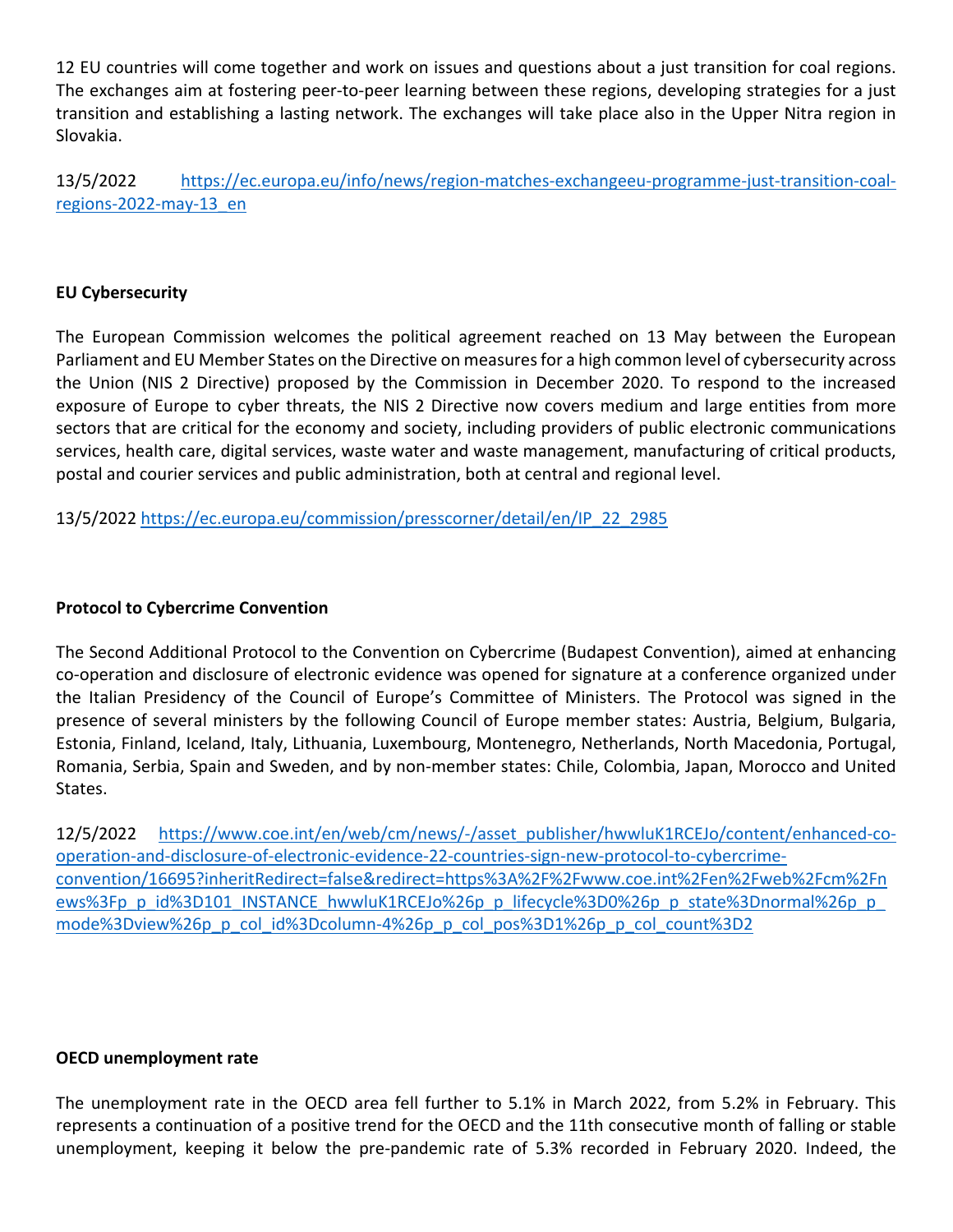unemployment rate was below the pre-pandemic rate in two-thirds of OECD countries in March, compared with just half of them in February. In the euro area, the unemployment rate decreased further to 6.8% in March from 6.9% in February, with the largest declines recorded in Austria, Italy and Latvia.

11/5/2022 https://www.oecd.org/newsroom/unemployment‐rates‐oecd‐update‐may‐2022.htm

#### **New US Ambassador to Ukraine**

U.S. President Joe Biden's nominee to be the next ambassador to Ukraine, H.E. Bridget Brink who served as the ambassador to Slovakia over the last three years, easily won confirmation to a crucial position that has been vacant for a long time after a smooth confirmation hearing on May 10. The Senate Foreign Relations Committee held Brink's hearing just two weeks after Biden sent her nomination to the Senate, underscoring the desire from both Biden's Democrats and Republicans to send an ambassador to support Ukrainian President Volodomyr Zelenskiy.

10/5/2022 https://www.reuters.com/world/smooth‐sailing‐seen‐biden‐ukraine‐ambassador‐pick‐us‐senate‐ 2022‐05‐10/

## **Decarbonization of the world's economy**

Global progress to reduce gas flaring has stalled over the last decade. Globally, gas flaring resulted in nearly 400 million tons of carbon dioxide (CO2) equivalent emissions in 2021, further underscoring the urgency to accelerate the decarbonization of the world's economies, says a new report from the World Bank's Global Gas Flaring Reduction Partnership (GGFR). Satellite data compiled and analyzed for GGFR's 2022 Global Gas Flaring Tracker Report shows that 144 billion cubic meters (bcm) of gas was flared at upstream oil and gas facilities last year. Ten oil-producing and flaring countries accounted for three-quarters of all gas flaring, seven of which — Russia, Iraq, Iran, the United States, Venezuela, Algeria, and Nigeria — have remained the top seven consistently over the last ten years.

5/5/2022 https://www.worldbank.org/en/news/press‐release/2022/05/04/a‐decade‐of‐stalled‐progress‐on‐ reducing‐global‐gas‐flaring

## **OECD growth ‐ fourth quarter 2021**

In the OECD area, GDP per capita rose by 1.2% quarter-on-quarter in the fourth quarter of 2021, but real household income per capita fell by 0.3%. Real household income per capita has stagnated during the past six months and trailed growth in GDP per capita for the third consecutive quarter. While the trend in GDP per capita reflects the recovery in economic activity after sharp declines in the early stages of the pandemic, the trend in household income per capita reflects, among other things, reductions in pandemic-related government assistance paid to households since early 2021.

5/5/2022 https://www.oecd.org/newsroom/growth‐and‐economic‐well‐being‐fourth‐quarter‐2021‐oecd.htm